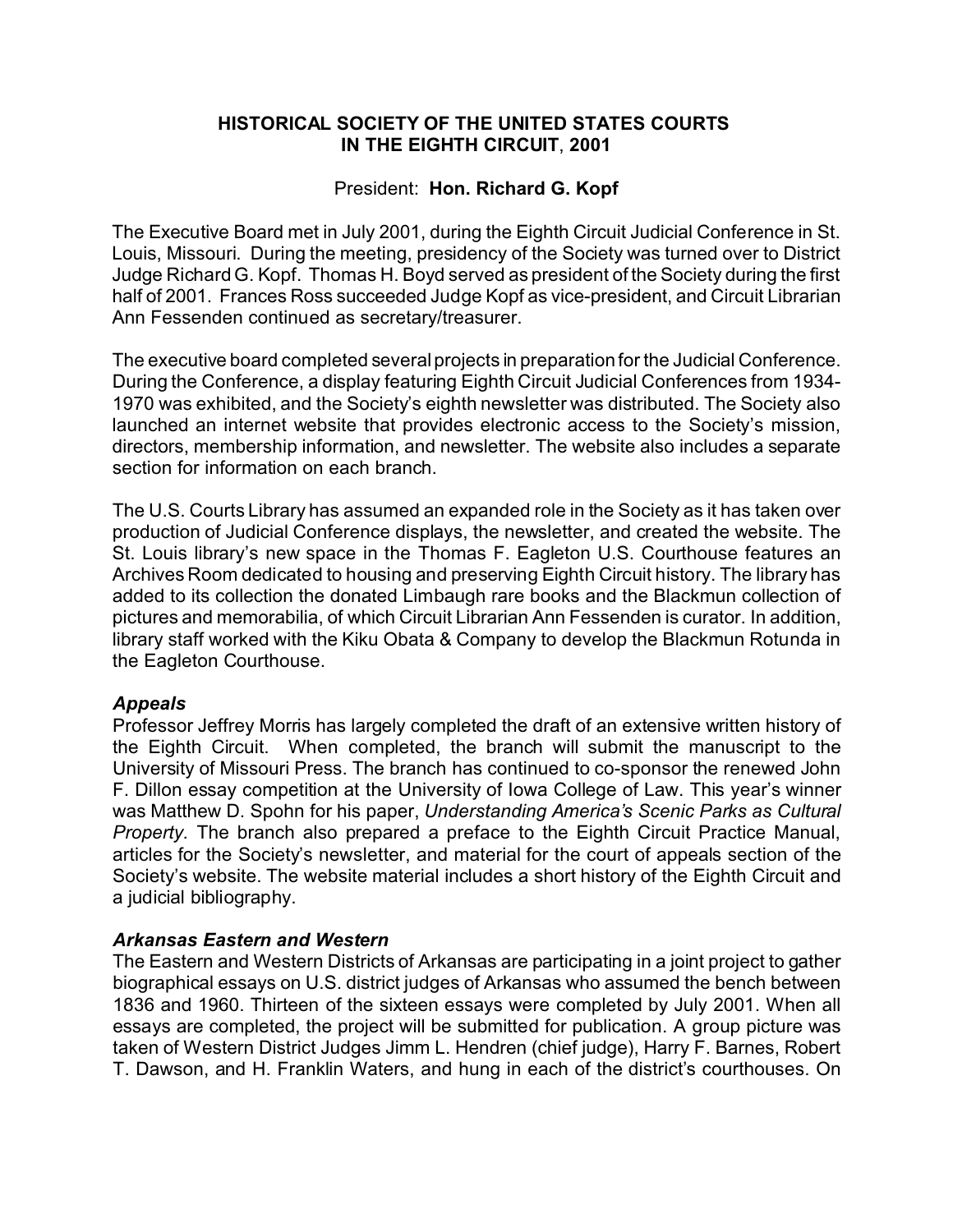August 2, 2001, the federal courthouse in Harrison, Arkansas, was named for Circuit Judge J. Smith Henley.

#### *Iowa Northern*

Senior District Judge Donald E. O'Brien has completed a draft history of the Northern District.

### *Minnesota*

The branch is working on a series of projects: standardizing practice among judges regarding preservation of their papers; preparing information for the court's website; and planning a judicial milestone exhibit. GSA acquired funding to renovate the courthouse in Fergus Falls, and the branch will help insure that it is completed with historical accuracy. Oral histories on all newer judges have been completed.

### *Missouri Eastern*

The Eastern District moved to the new Thomas F. Eagleton U.S. Courthouse in January, 2001. Plans to videotape the senior judges have been on hold due to the move. The branch expects the courthouse learning center to be open within two years. Nonappropriated funds are being used for the center, which is a not-for-profit corporation. The new courthouse has several permanent displays. The Blackmun Rotunda on the  $27<sup>th</sup>$  floor is dedicated to the memory and legacy of Justice Harry A. Blackmun. Senior District Judge Stephen N. Limbaugh and his family donated a collection of rare legal treatises which is on display in the U.S. Courts Library's Archives Room. John Steuart Curry's mural studies depicting historical themes, donated by Senator Thomas F. Eagleton, are on display on the third floor. The southern alcove of the first floor holds the Eagleton Display, honoring the Senator for whom the courthouse is named. Senior District Judge Edward L. Filippine took part in the creation of a 17-minute film on the courthouse construction project, which was debuted during the court of appeals en banc dedication of the Blackmun Rotunda on July 11, 2001.

### *Missouri Western*

The branch's objective is to have a learning center similar to that planned for St. Louis, but a more definite plan is needed before soliciting funds from the bar may begin.

### *Nebraska*

The official history of the District of Nebraska from 1863 through 1971 is being prepared by Professor John R. Wunder. Research should be finished by summer 2002. Since membership has dropped, the Nebraska branch plans to bolster funds by sponsoring a signing of the history when published, most likely by the University of Nebraska Press.

### *North Dakota*

Ardell Tharaldson, law clerk to Senior District Judge Patrick A. Conmy, is nearing completion of a written history that will be published and sold in the state museum. On August 6, 2001, the Grand Forks courthouse was renamed the Ronald N. Davies Federal Building and U. S. Courthouse.